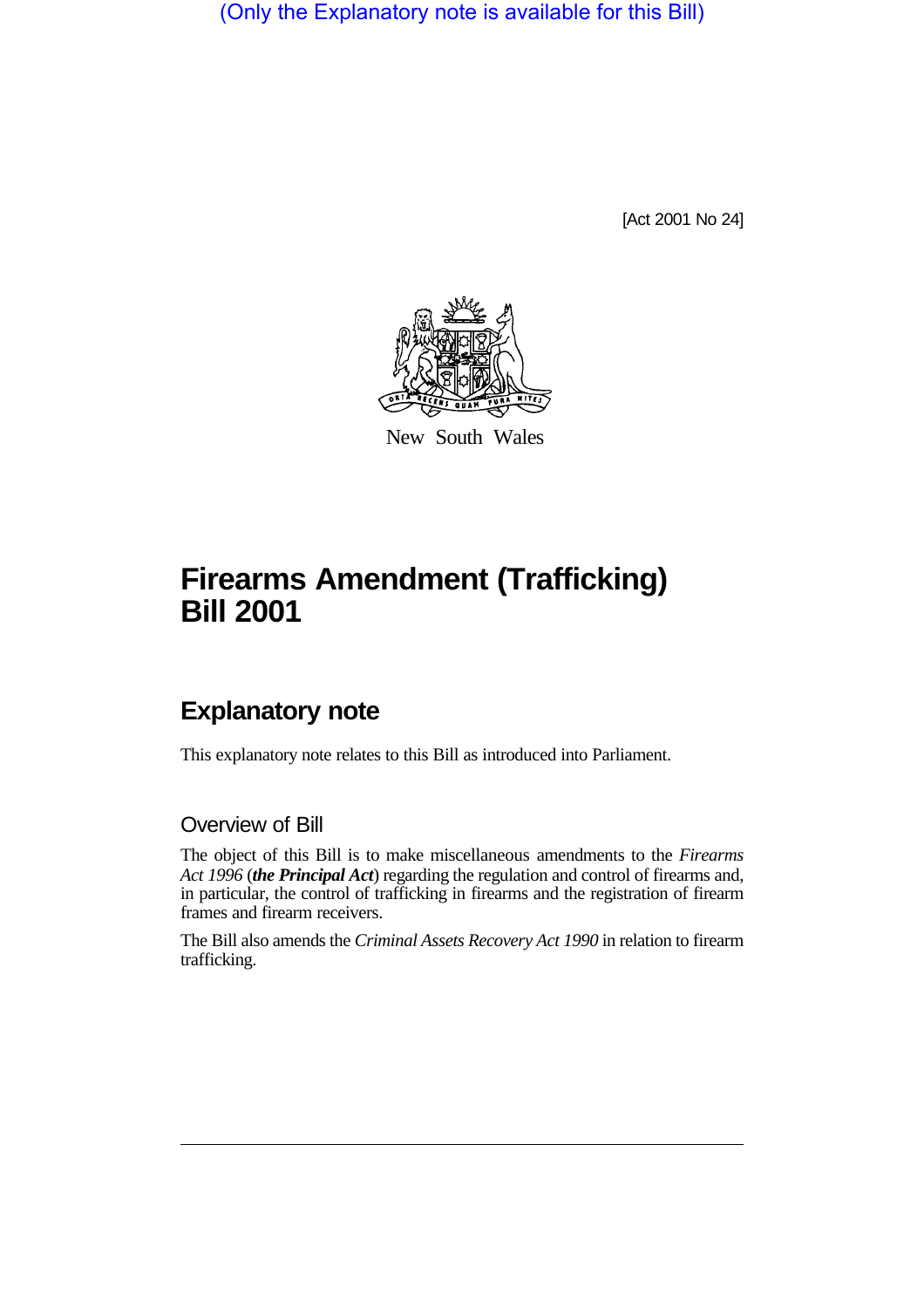Explanatory note

## Outline of provisions

**Clause 1** sets out the name (also called the short title) of the proposed Act.

**Clause 2** provides for the commencement of the proposed Act on a day or days to be appointed by proclamation.

**Clause 3** is a formal provision giving effect to the amendments to the *Firearms Act 1996* set out in Schedule 1.

**Clause 4** is a formal provision giving effect to the amendments to the *Criminal Assets Recovery Act 1990* set out in Schedule 2.

## **Schedule 1 Amendment of Firearms Act 1996**

#### **Amendments relating to firearms trafficking**

**Schedule 1 [1]**, **[3]**, **[7]**, **[11]**, **[18]** and **[19]** make various amendments to the Principal Act to provide for stricter regulation of the sale and purchase of firearms. These amendments, among other things:

- (a) expand the definition of what constitutes a purchase or sale of a firearm, and
- (b) provide that it is an offence not only to sell a firearm to a person not authorised to possess the firearm, but to knowingly take part in such a sale, and
- (c) require purchasers and sellers of firearms to produce and inspect each other's firearms licences and permits before allowing a sale to take place, and
- (d) increase the penalties for an unauthorised sale or purchase of a firearm if the firearm concerned is a prohibited firearm or a pistol, and
- (e) establish a new offence of unauthorised selling of firearms on an ongoing basis (that is, the unauthorised sale of a firearm on 3 or more separate occasions during any period of 30 consecutive days), and
- (f) establish a new offence of conspiring, within New South Wales, with another person or persons to commit an offence outside New South Wales that corresponds to an offence under a provision of the Principal Act or to aid, abet, counsel, procure, solicit or incite the commission of such an offence outside New South Wales.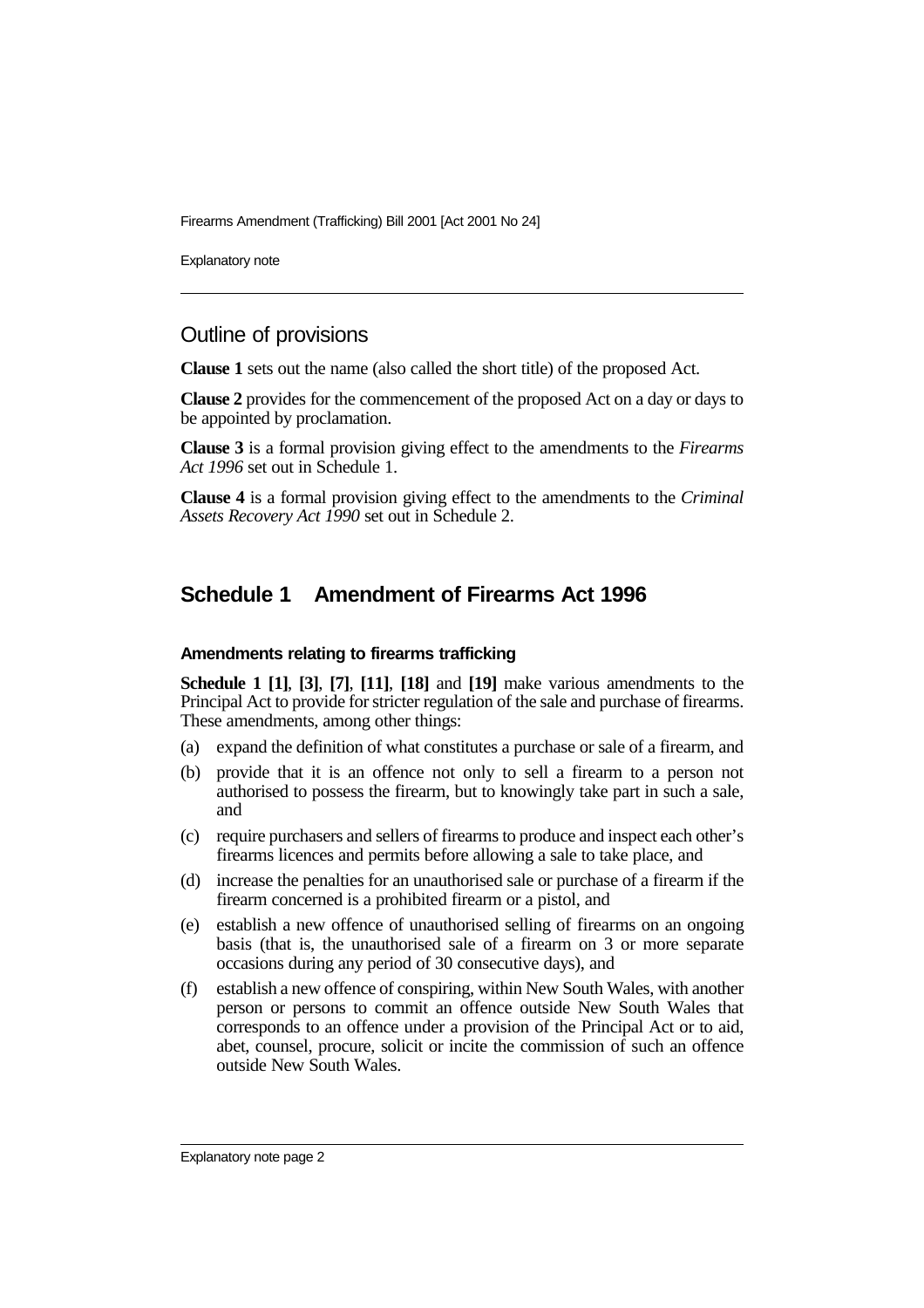Explanatory note

The amendments are specifically explained below.

**Schedule 1 [1]** inserts expanded definitions of *purchase* and *sell* into the Principal Act. The proposed new definition of *purchase* includes purchase by wholesale, retail, auction or tender, obtain by barter or exchange and cause or allow any of those things. The proposed new definition of *sell* includes to sell by wholesale, retail, auction or tender, dispose by barter or exchange, offer, receive for sale, have in possession for sale or expose or exhibit for sale, conduct negotiations for sale, consign or deliver for sale and cause or allow any of those things. **Schedule 1 [3]**, **[7]**, **[11]**, **[18]** and **[20]** are consequential amendments.

**Schedule 1 [19]** omits section 51 of the Principal Act and replaces it with two proposed sections (sections 51 and 51A) dealing with the sale and purchase of firearms. The provisions of section 44 of the Principal Act (omitted by **Schedule 1 [12]**) dealing with the sale and purchase of firearms by licensed firearms dealers are also incorporated into these proposed new sections.

Proposed section 51 (1) makes it an offence for a person to sell or knowingly take part in the sale of a firearm unless the purchaser is authorised to possess the firearm by a licence or permit and the seller has seen the purchaser's licence or permit and (unless the purchaser is a licensed firearms dealer) the purchaser's permit to acquire the firearm (or the equivalent under the law of another State or Territory). Proposed section 51 (2) provides that a person (other than a licensed firearms dealer) must not sell, or knowingly take part in the sale of, a firearm to a person who is not a licensed firearms dealer unless the sale has been arranged through a licensed firearms dealer or, if a licensed firearms dealer is not reasonably available, the sale is witnessed by a police officer authorised by the Commissioner.

Proposed section 51 (3) provides that a person *takes part in* the sale of a firearm if:

- (a) the person takes, or participates in, any step, or causes any step to be taken, in the process of that sale, or
- (b) the person provides or arranges finance for any step in that process, or
- (c) the person provides the premises in which any step in that process is taken, or suffers or permits any such step in that process to be taken in premises of which the person is the owner, lessee or occupier or of which the person has the care, control or management.

The maximum penalties for a conviction under section 51 are as follows:

(a) on summary conviction—50 penalty units (currently \$5,500) or imprisonment for 2 years, or both,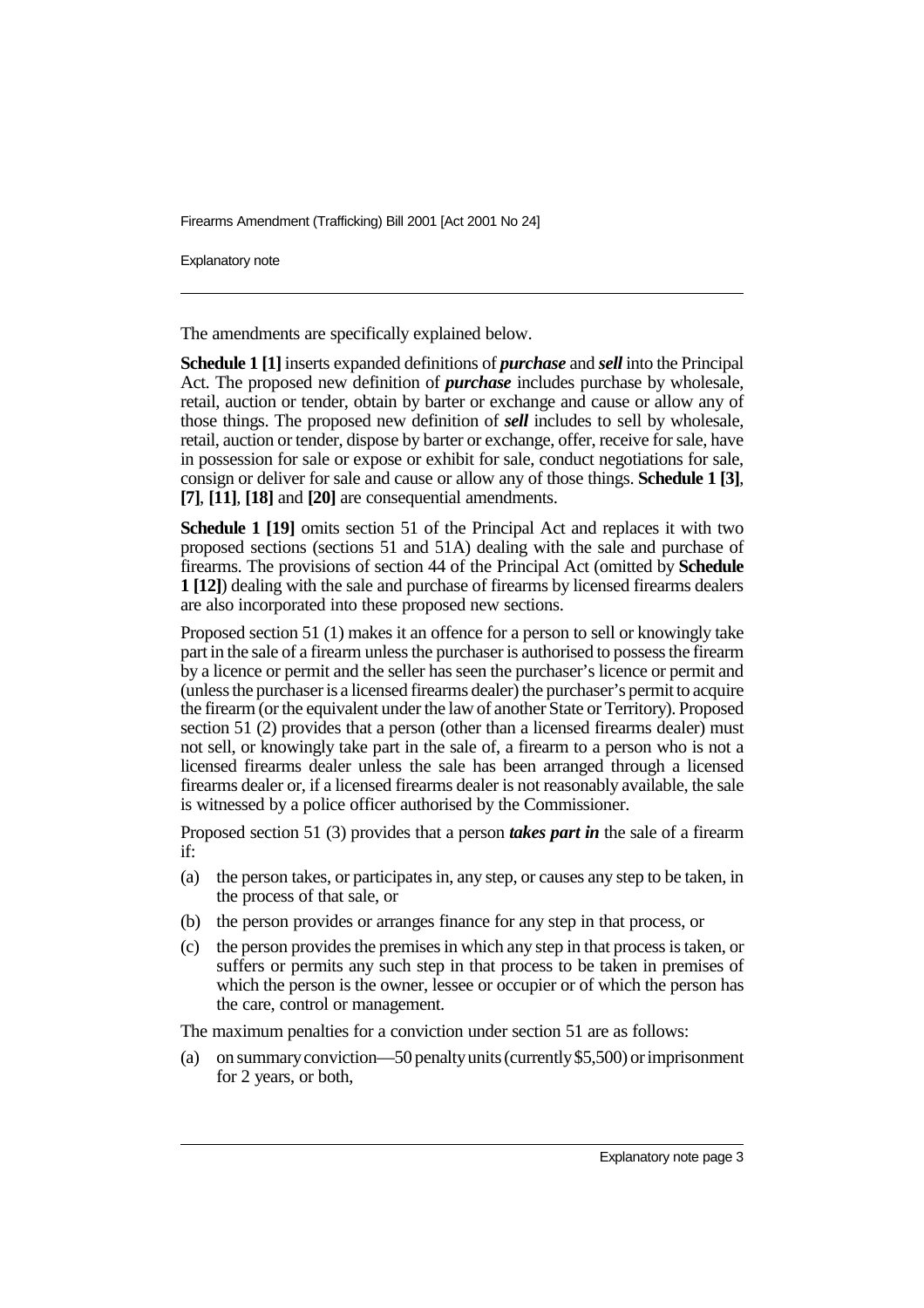Explanatory note

(b) on conviction on indictment—imprisonment for 20 years (if it is established beyond reasonable doubt that the firearm concerned was a prohibited firearm or a pistol), or imprisonment for 5 years (in any other case).

Proposed section 51A (1) makes it an offence for a person to purchase a firearm from another person unless the seller is authorised to possess the firearm by a licence or permit and the purchaser has seen the licence or permit. Proposed section 51 (2) provides that a person (other than a licensed firearms dealer) must not purchase a firearm from another person who is not a licensed firearms dealer unless the sale has been arranged through a licensed firearms dealer or, if a licensed firearms dealer is not reasonably available, the sale is witnessed by a police officer authorised by the Commissioner.

The maximum penalties for a conviction under section 51A are as follows:

- (a) on summary conviction—50 penalty units (currently \$5,500) or imprisonment for 2 years, or both,
- (b) on conviction on indictment—imprisonment for 14 years (if it is established beyond reasonable doubt that the firearm concerned was a prohibited firearm or a pistol), or imprisonment for 5 years (in any other case).

**Schedule 1 [19]** also inserts proposed sections 51B and 51C into the Principal Act.

Proposed section 51B makes it an offence to sell a firearm in contravention of proposed section 51 (relating to the unauthorised sale of firearms) on an ongoing basis. Under the proposed section, a person will be guilty of an offence if the person contravenes proposed section 51 on 3 or more separate occasions during any period of 30 consecutive days. The maximum penalty on conviction for this offence is imprisonment for 20 years.

Proposed section 51C makes it an offence for a person in New South Wales to conspire with another person or persons to commit an offence, that corresponds to an offence under a provision of the Principal Act, outside New South Wales, or, in New South Wales, to aid, abet, counsel, procure, solicit or incite the commission, outside New South Wales, of such an offence. The maximum penalty on conviction for this offence is the same punishment, pecuniary penalty and forfeiture that the person would be subject to if the offence concerned had been committed in New South Wales.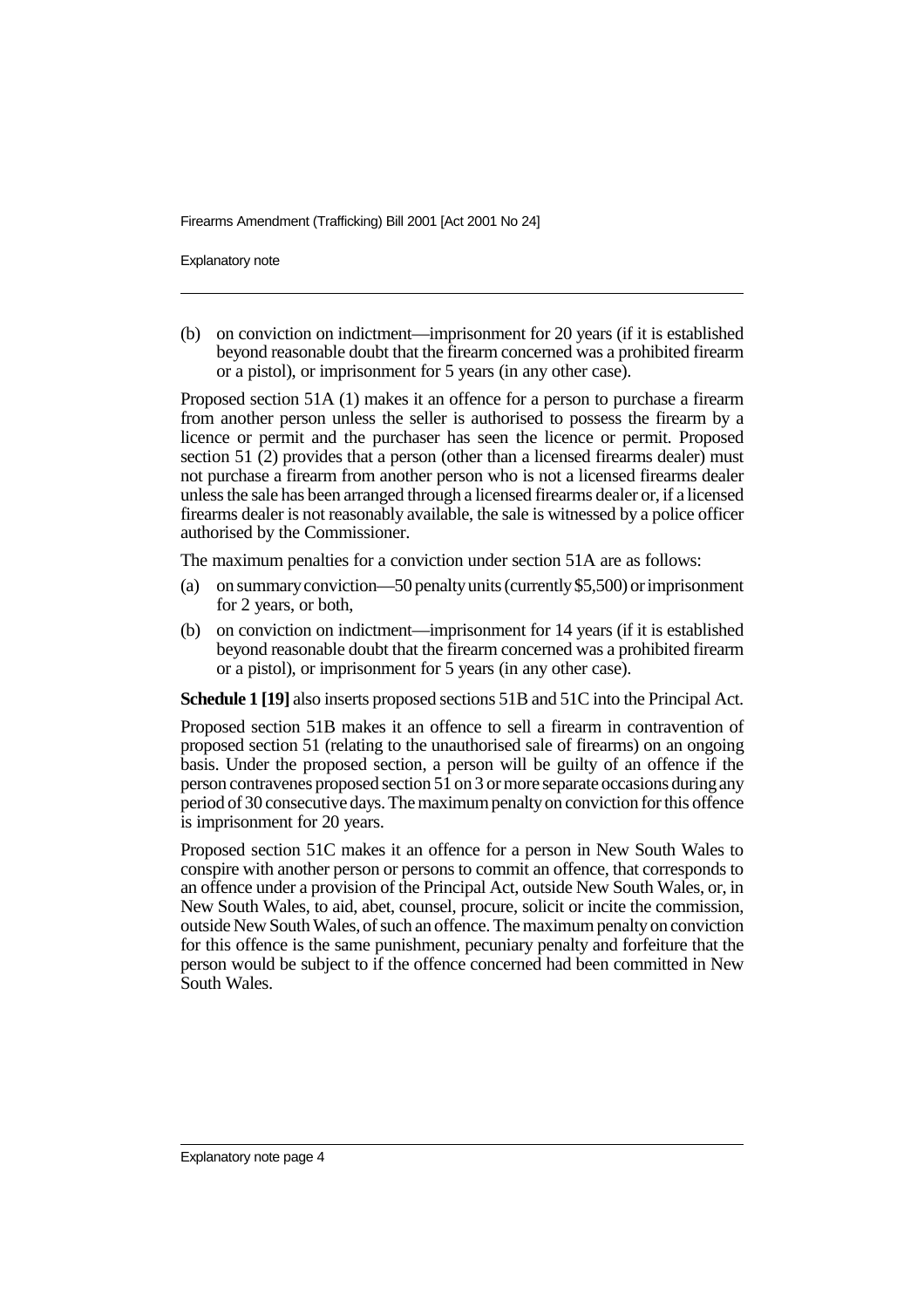Explanatory note

#### **Amendments relating to licensed firearms dealers and their close associates**

**Schedule 1 [5]**, **[9]** and **[12]** make a number of amendments to the Principal Act to ensure that the holder of a firearms dealer licence is the actual person primarily responsible for the management of the firearms business concerned and is not merely a "front" person managing the business for another person who is not eligible for a licence.

The amendments are specifically explained below.

**Schedule 1 [5]** inserts proposed section 4B into the Principal Act to define a close associate of a firearms dealer. A *close associate* of an applicant for, or the holder of, a firearms dealer licence is defined as a person who:

- (a) holds or will hold any relevant financial interest, or is or will be entitled to exercise any relevant power (whether in his or her own right or on behalf of any other person), in the business of the licence applicant or licence holder, and by virtue of that interest or power is or will be able to exercise a significant influence over or with respect to the conduct of that business, or
- (b) holds or will hold any relevant position, whether in his or her own right or on behalf of any other person, in the business of the licence applicant or licence holder.

**Schedule 1 [9]** inserts proposed section 17B into the Principal Act to provide that the Commissioner of Police must refuse to issue a firearms dealer licence if the Commissioner is of the view that:

- (a) a person who (in the opinion of the Commissioner) is or will be a close associate of the applicant is not a fit and proper person to be a close associate of the holder of a firearms dealer licence, or
- (b) the applicant is not the person who will be primarily responsible for the management of the firearms dealing business concerned.

**Schedule 1 [12]** inserts two proposed sections into the Principal Act.

Proposed section 44 will require applicants for firearms dealer licences to disclose the names and addresses of their close associates. Holders of firearms dealer licences will be under an obligation to notify the Commissioner of Police within 7 days if they become aware that their close associates (if any) have changed. Further, the Commissioner will have the power to require a licensed firearms dealer to submit, at any time specified by the Commissioner, a notice confirming that the close associates of the firearms dealer have not changed or providing updated information regarding the names, addresses and details of each close associate.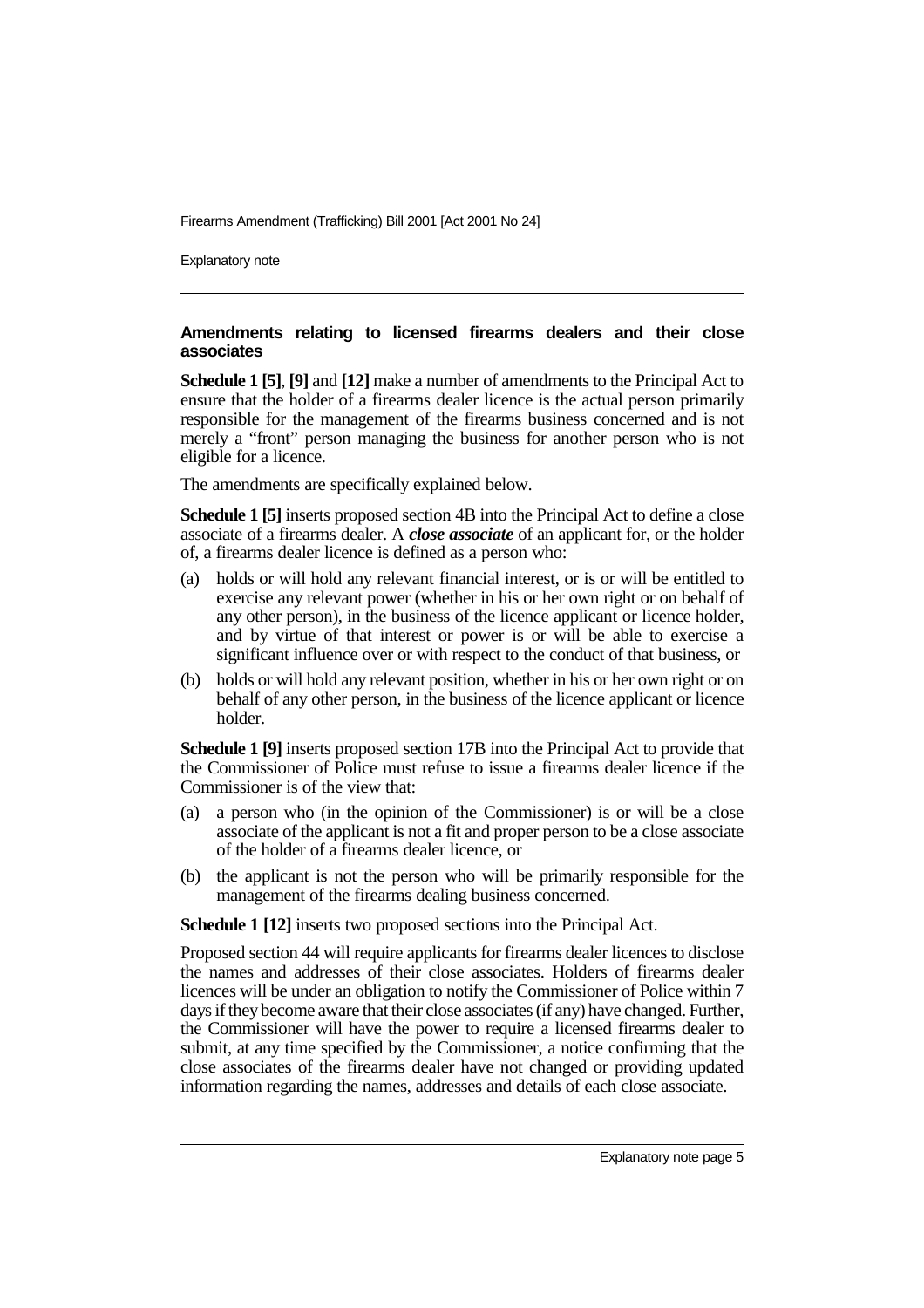Explanatory note

Proposed section 44A provides that if a licensed firearms dealer employs a prescribed person in the business that is authorised by the licence or permits a prescribed person to act as an agent for, or participate in the management of, that business, then both the firearms dealer and the prescribed person are guilty of an offence. A *prescribed person* is a person who:

- (a) has, within the preceding 10 years, had his or her firearms dealer licence revoked by the Commissioner for any reason, or
- (b) has, within the preceding 10 years, been convicted in New South Wales or elsewhere of an offence prescribed by the regulations for the purposes of this proposed section, whether or not the offence is an offence under New South Wales law, or
- (c) has, within the preceding 10 years, had his or her application for a licence or permit refused by the Commissioner, or had his or her licence or permit revoked, for either or both of the following reasons:
	- (i) the Commissioner was not satisfied that the person was a fit and proper person and could be trusted to have possession of firearms without danger to public safety or to the peace,
	- (ii) the Commissioner considered that issue of the licence or permit to the person would be contrary to the public interest, or
- (d) is subject to an apprehended violence order, or
- (e) is subject to a good behaviour bond, whether entered into in New South Wales or elsewhere, or
- (f) is subject to a firearms prohibition order.

The maximum penalty on conviction for this offence is imprisonment for 14 years. It will be a defence for a licensed firearms dealer prosecuted for an offence under this section if the firearms dealer proves that he or she did not know, and could not reasonably be expected to have known, that the person employed or permitted to act as an agent for, or to participate in the management of, the firearms dealer's business was in fact a prescribed person.

#### **Amendments relating to the regulation of firearms frames, receivers and firearms parts in general**

**Schedule 1 [2]**, **[13]–[17]** and **[24]** make various amendments to the Principal Act to provide that:

(a) licensed firearms dealers must make and keep records of the purchase, receipt, sale or transfer of firearm frames and receivers, and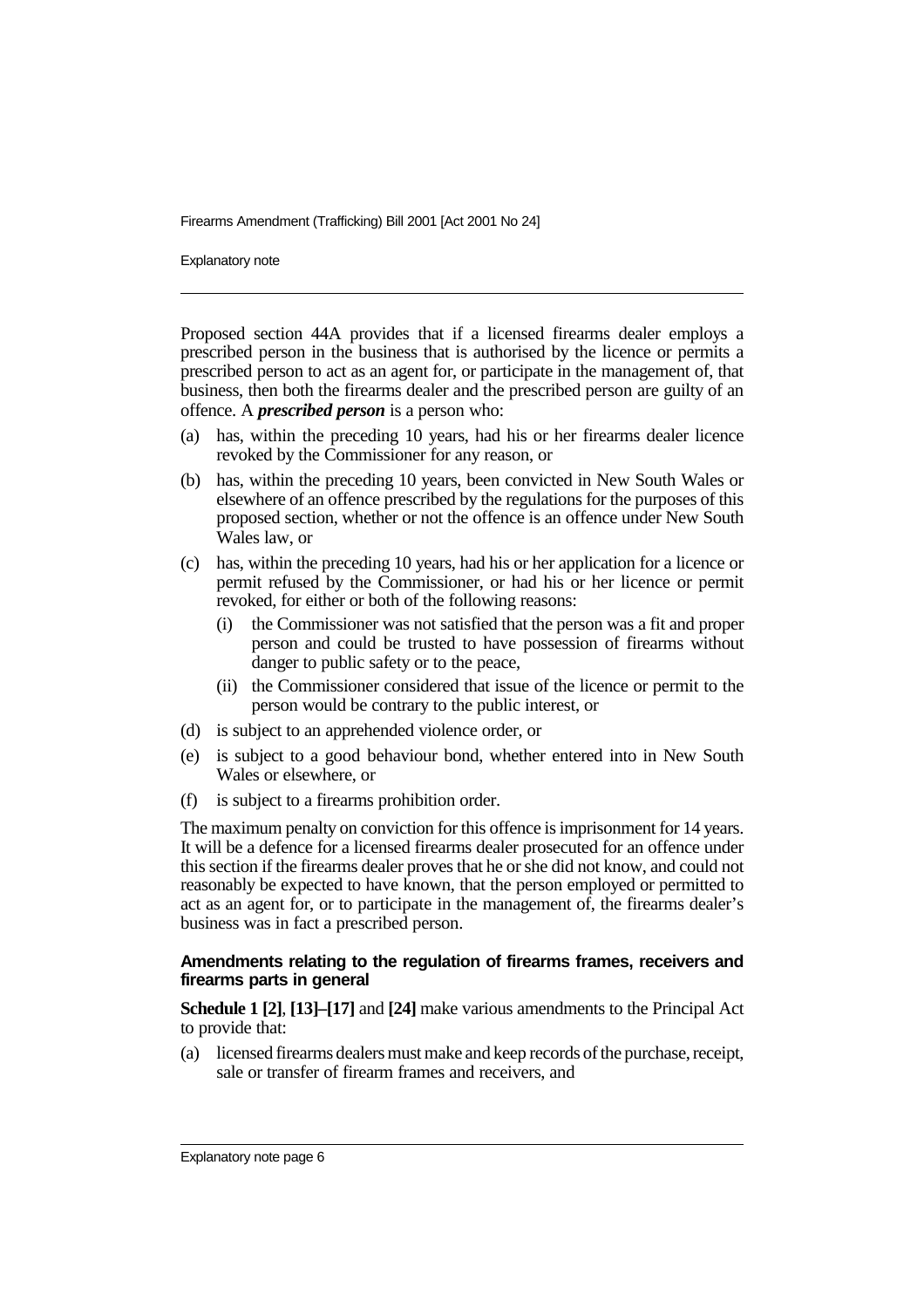Explanatory note

- (b) police officers are to have the power to demand the production of all firearms and firearm parts in the possession of a licensed firearms dealer, and may require a licensed firearms dealer to furnish information concerning all firearms and firearm parts that have been manufactured, purchased or received by the firearms dealer, are or have been in the licensed firearms dealer's possession or have been sold, transferred or repaired under the authority of that person's licence, and
- (c) firearm frames and firearm receivers that do not form part of a registered firearm are to be separately registered.

The amendments are specifically explained below.

**Schedule 1 [15]** amends section 45 (3) of the Principal Act to provide that licensed firearms dealers must make a record of the purchase, receipt, sale or transfer of a firearm frame or receiver.

**Schedule 1 [16]** and **[17]** amend section 45 (6) (b) and (c) of the Principal Act to provide that police officers are to have the power to demand the production of all firearms and firearms parts in the possession of a licensed firearms dealer, and may require the firearms dealer to furnish information in that person's possession concerning all firearms and firearm parts that have been manufactured, purchased or received by the firearms dealer, are in the firearms dealer's possession or have been sold, transferred or repaired under the authority of that person's licence.

**Schedule 1 [24]** inserts proposed section 93 into the Principal Act to provide that Part 3 of the Principal Act (dealing with the registration of firearms) applies to firearm frames and receivers that do not form part of a registered firearm. The new section will require firearm frames and receivers to be separately registered under that Part.

**Schedule 1 [2]**, **[13]** and **[14]** are consequential amendments.

#### **Amendments increasing various criminal penalties**

**Schedule 1 [6]** amends section 7 of the Principal Act to increase the maximum penalty in relation to conviction on indictment for the unauthorised possession or use of a firearm (where it is established beyond reasonable doubt that the firearm concerned was a prohibited firearm or a pistol) from imprisonment for 10 years to imprisonment for 14 years.

The maximum penalty provision of section 7 will continue to operate in conjunction with section 15 of the *Crimes (Sentencing Procedure) Act 1999*. Under that section a court may impose a fine not exceeding 1,000 penalty units (currently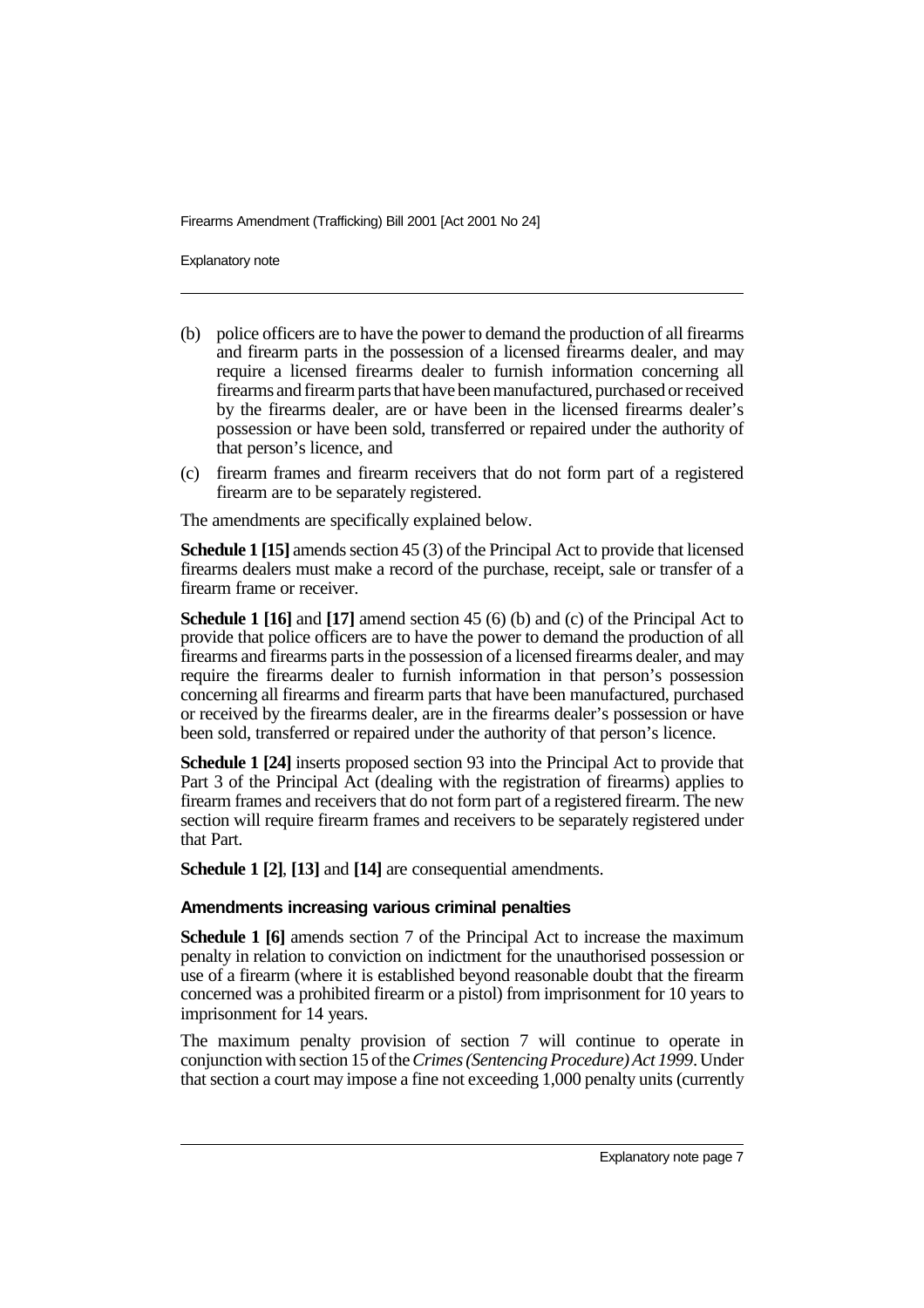Explanatory note

\$110,000) on an offender whom it convicts on indictment of an offence (except where the offence already provides for a fine to be imposed). The fine may be in addition to or instead of any other penalty imposed by the court.

**Schedule 1 [21]** substitutes section 72 of the Principal Act (Falsifying or altering records) to increase the maximum penalty in relation to false record keeping by licensed firearms dealers. The revised section 72 provides that a licensed firearms dealer must not, with intent to deceive, make a false or misleading entry in, or alter, a record of a transaction required to be made or kept under section 45. The maximum penalty on conviction on indictment is imprisonment for 14 years (if it is established beyond reasonable doubt that the firearm or firearm part concerned was a prohibited firearm or a pistol or part of a prohibited firearm or part of a pistol), or imprisonment for 5 years in any other case.

#### **Other miscellaneous amendments**

**Schedule 1 [5]** inserts proposed section 4A into the Principal Act to expand the meaning of "possession" of a firearm. The provision reverses the onus of proof in relation to firearms found on premises. Under the proposed section, in any proceedings under the Principal Act, a firearm is taken to be in the possession of a person so long as it is in or on any premises owned, leased or occupied by, or in the care, control or management of, the person, unless the court is satisfied that:

- (a) the firearm was placed in or on, or brought into or on to, the premises by or on behalf of a person who was lawfully authorised to possess the firearm, or
- (b) the person did not know and could not reasonably be expected to have known that the firearm was in or on the premises, or
- (c) on the evidence before it, the person was not in possession of the firearm.

**Schedule 1 [4]** makes a consequential amendment.

**Schedule 1 [8]** and **[10]** make statute law revision amendments.

**Schedule 1 [22]** amends section 84 of the Principal Act to provide that proceedings for any of the following offences must be taken on indictment:

- (a) an offence under section 51 (1) that relates to the sale of a prohibited firearm or a pistol,
- (b) an offence under section 51B (1) (in all cases).

**Schedule 1 [23]** inserts proposed section 88 (2) (s) into the Principal Act to provide that the Governor may make regulations for or with respect to the circumstances in which a certified copy of a licence or permit may be produced in satisfaction of the requirements of the Principal Act or the regulations under that Act instead of an original copy of the licence or permit. For example, the regulations made under this